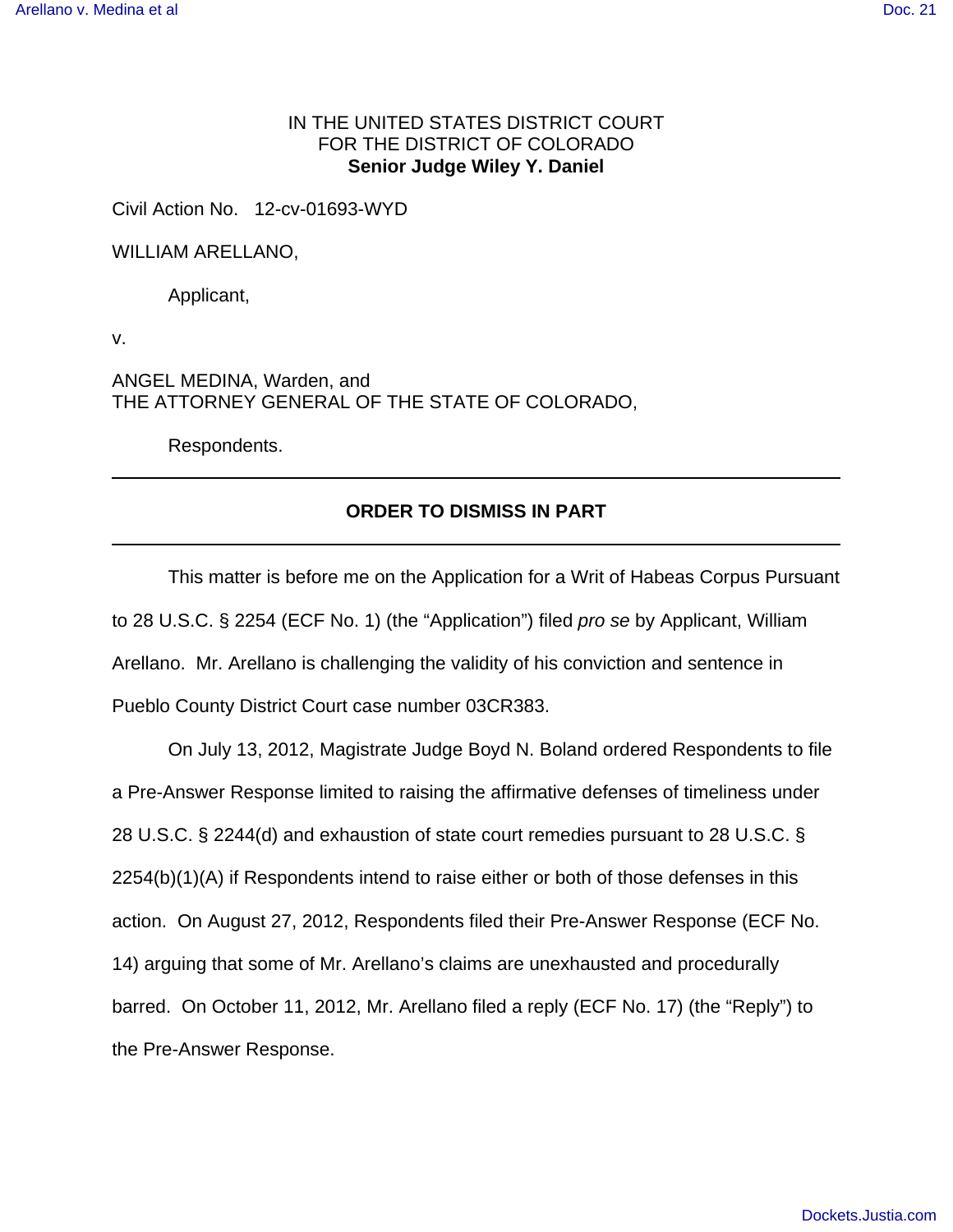I must construe the Application and the Reply liberally because Mr. Arellano is not represented by an attorney. See Haines v. Kerner, 404 U.S. 519, 520-21 (1972); Hall v. Bellmon, 935 F.2d 1106, 1110 (10<sup>th</sup> Cir. 1991). However, I should not be an advocate for a pro se litigant. See Hall, 935 F.2d at 1110. For the reasons stated below, I will dismiss the action in part.

# **I. BACKGROUND**

Mr. Arellano is a prisoner in the custody of the Colorado Department of Corrections at the Limon Correctional Facility in Limon, Colorado. He was convicted by a jury of theft from an at-risk adult, two counts of attempted theft from an at-risk adult, and three counts of second degree burglary of a dwelling. Mr. Arellano also was adjudicated to be an habitual criminal and he was sentenced to a total term of 144 years in prison. The Colorado Court of Appeals affirmed the judgment of conviction on direct appeal. See People v. Arellano, No. 04CA1307 (Colo. App. Sept. 7, 2006) (unpublished) (ECF No. 14-1.) On May 14, 2007, the Colorado Supreme Court denied Mr. Arellano's petition for writ of certiorari on direct appeal. (See ECF No. 14-3.)

On July 10, 2007, Mr. Arellano filed a postconviction motion pursuant to Rule 35(c) of the Colorado Rules of Criminal Procedure. (See ECF No. 14-2 at 11.) The trial court denied the Rule 35(c) motion on March 4, 2010. (See id. at 9.) The Colorado Court of Appeals subsequently affirmed the trial court's order denying the Rule 35(c) motion. See People v. Arellano, No. 10CA0754 (Colo. App. Oct. 6, 2011) (unpublished) (ECF No. 14-11). On February 6, 2012, the Colorado Supreme Court denied Mr. Arellano's petition for writ of certiorari in the state court postconviction proceedings. (See ECF No. 14-4.)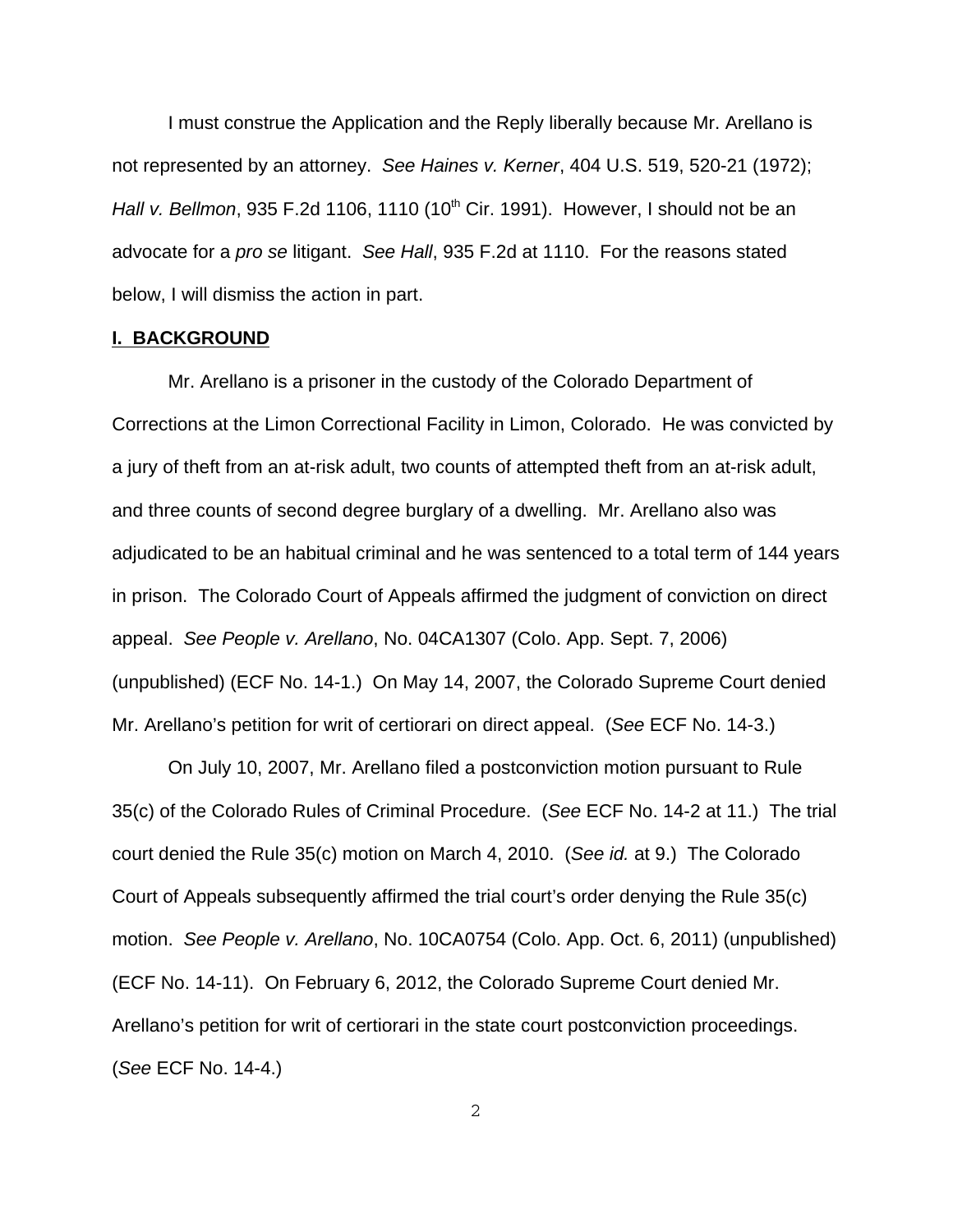Mr. Arellano asserts the following five claims for relief in the Application:

- 1. His Sixth Amendment right to a fair trial before an impartial jury was violated because the trial court denied a challenge for cause to a seventynine-year-old juror.
- 2. His Fourteenth Amendment right to a fair trial was violated because the trial court admitted prejudicial evidence of an uncharged burglary and theft.
- 3. His Sixth and Fourteenth Amendment rights were violated because (a) there was insufficient evidence to support his adjudication as an habitual criminal and (b) the trial court's allowance of documentary evidence under the business records exception in the habitual criminal proceedings denied him the opportunity to confront the witnesses against him.
- 4. His Sixth and Fourteenth Amendment right to the effective assistance of counsel was violated because: (a) trial counsel failed to challenge the introduction of evidence of an uncharged burglary and theft on a theory of collateral estoppel; (b) trial counsel failed to conduct sufficient investigation and discover or present exculpatory evidence; (c) trial counsel misadvised Mr. Arellano with respect to the maximum sentence he faced if convicted at trial; (d) trial counsel failed to seek a proportionality review of Mr. Arellano's sentence; (e) trial counsel failed to seek replacement of an allegedly biased juror who overheard a comment that Mr. Arellano previously had served time<sup>1</sup>; and (f) counsel on direct failed to raise as an issue the trial court's failure to sua sponte declare a mistrial when a prospective juror exposed other jurors to the fact that Mr. Arellano previously had served time
- 5. His right to due process was violated because the trial court considered expunged juvenile records at sentencing.

 $1$ In the Application, Mr. Arellano's fifth argument that trial counsel was ineffective, designated in this order as claim 4(e), consists of an allegation that trial counsel failed to seek replacement of a juror, Mr. Arellano's ex-brother-in-law, who did not actually serve on the jury but allegedly exposed members of the jury pool to the fact that Mr. Arellano had been incarcerated since he was a juvenile. Respondents have construed Mr. Arellano's fifth argument in the manner set forth in claim 4(e) in this order and Mr. Arellano has not objected to that construction of claim 4(e). Therefore, I will consider claim 4(e) as construed by Respondents.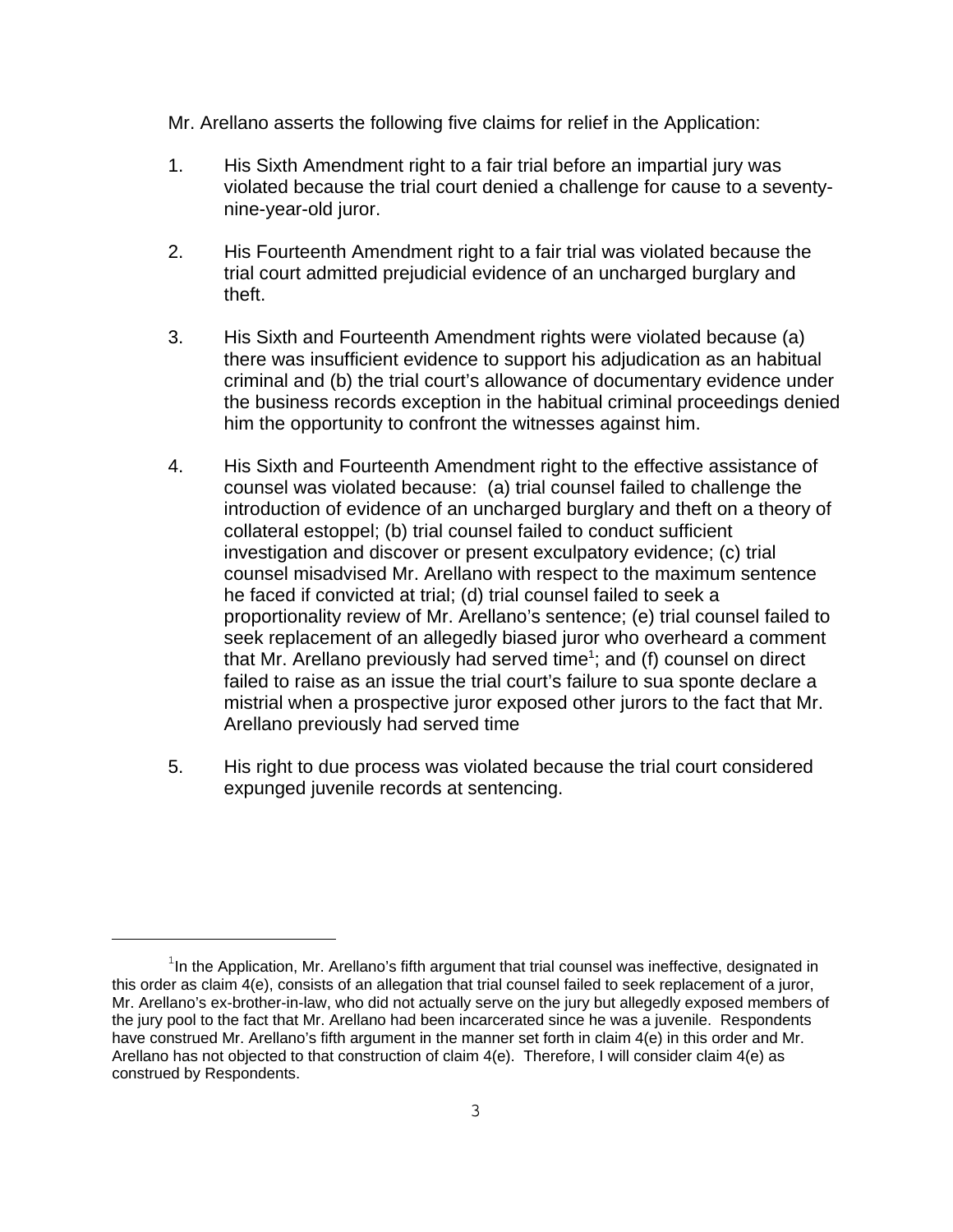## **II. ONE-YEAR LIMITATION PERIOD**

Respondents do not argue that this action is barred by the one-year limitation period in 28 U.S.C. § 2244(d).

# **III. EXHAUSTION OF STATE REMEDIES**

Respondents do raise the affirmative defense of exhaustion of state court remedies. More specifically, Respondents contend that claims 1, 2, 4(a) - 4(d), and 5 are unexhausted and procedurally barred. I agree that claims 2, 4(a) - 4(d), and 5 are unexhausted and procedurally barred.

Pursuant to 28 U.S.C. § 2254(b)(1), an application for a writ of habeas corpus may not be granted unless it appears that the applicant has exhausted state remedies or that no adequate state remedies are available or effective to protect the applicant's rights. See O'Sullivan v. Boerckel, 526 U.S. 838 (1999); Dever v. Kan. State Penitentiary, 36 F.3d 1531, 1534 (10<sup>th</sup> Cir. 1994). The exhaustion requirement is satisfied once the federal claim has been presented fairly to the state courts. See Castille v. Peoples, 489 U.S. 346, 351 (1989). Fair presentation requires that the federal issue be presented properly "to the highest state court, either by direct review of the conviction or in a postconviction attack." Dever, 36 F.3d at 1534.

Furthermore, the "substance of a federal habeas corpus claim" must have been presented to the state courts in order to satisfy the fair presentation requirement. Picard v. Connor, 404 U.S. 270, 278 (1971); see also Nichols v. Sullivan, 867 F.2d 1250, 1252  $(10<sup>th</sup>$  Cir. 1989). Although fair presentation does not require a habeas corpus petitioner to cite "book and verse on the federal constitution," Picard, 404 U.S. at 278 (internal quotation marks omitted), "[i]t is not enough that all the facts necessary to support the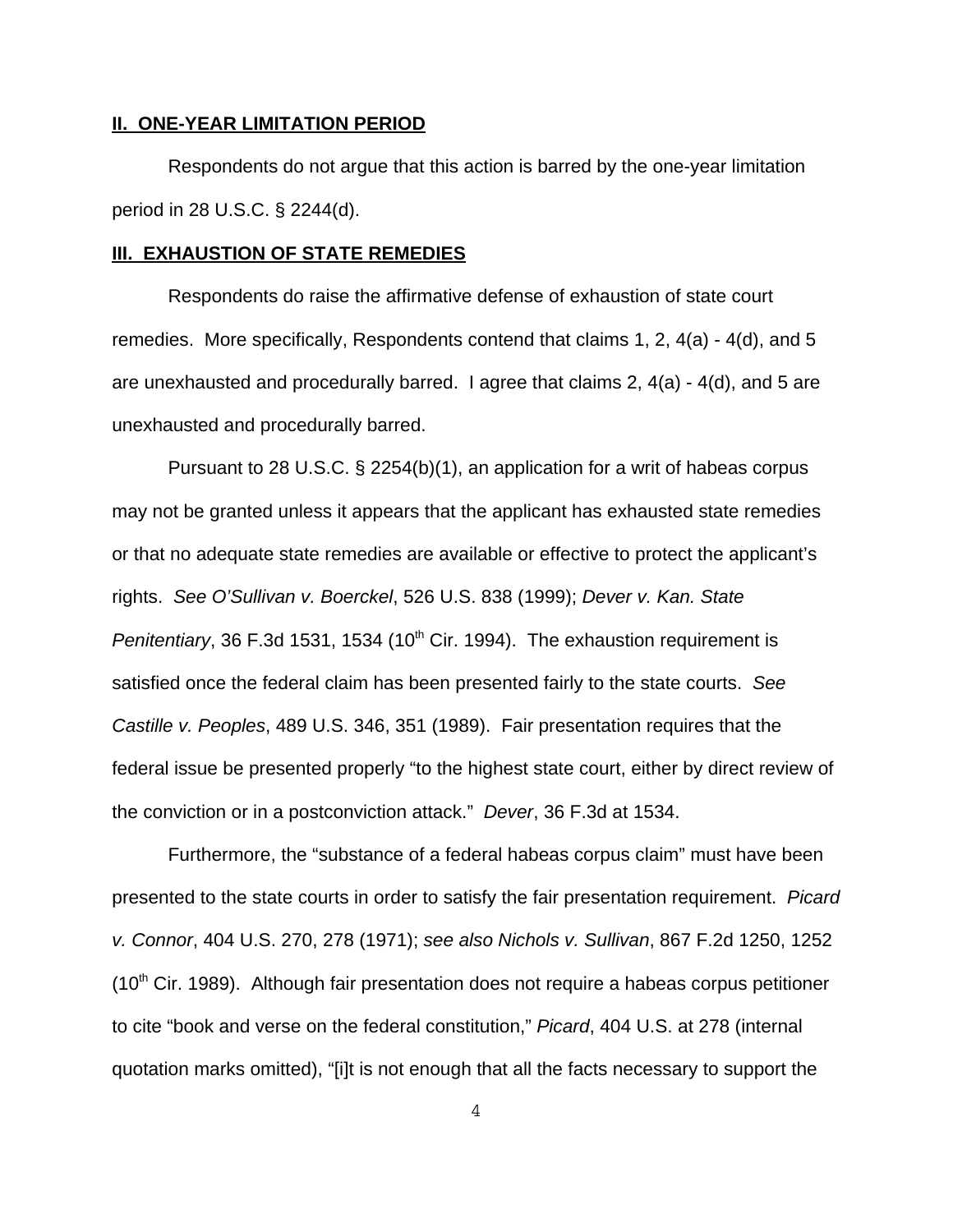federal claim were before the state courts." Anderson v. Harless, 459 U.S. 4, 6 (1982) (per curiam). A claim must be presented as a federal constitutional claim in the state court proceedings in order to be exhausted. See Duncan v. Henry, 513 U.S. 364, 365- 66 (1995) (per curiam).

Finally, "[t]he exhaustion requirement is not one to be overlooked lightly." Hernandez v. Starbuck, 69 F.3d 1089, 1092 (10<sup>th</sup> Cir. 1995). A state prisoner bringing a federal habeas corpus action bears the burden of showing that he has exhausted all available state remedies. See Miranda v. Cooper, 967 F.2d 392, 398 (10<sup>th</sup> Cir. 1992).

Mr. Arellano first asserts in the Reply that Respondents' arguments regarding exhaustion should be rejected because Respondents failed to comply with the order directing Respondents to file a Pre-Answer Response. More specifically, Mr. Arellano contends that Respondents failed to submit with their Pre-Answer Response copies of the answer briefs filed by the government on direct appeal and on appeal in the postconviction Rule 35(c) proceedings. He further contends that, without the government answer briefs, the Court cannot determine whether his claims in this action were fairly presented to the state courts as federal constitutional claims. I do not agree.

Respondents were directed to attach as exhibits to their Pre-Answer Response "all relevant portions of the state court record, including but not limited to copies of all documents demonstrating whether this action is filed in a timely manner and/or whether Applicant has exhausted state court remedies." (ECF No. 8 at 2.) Because the government is not responsible for presenting Mr. Arellano's claims to the state courts in his state court appeals, the government answer briefs are not relevant to whether Mr. Arellano fairly presented his claims to the state courts as federal constitutional claims.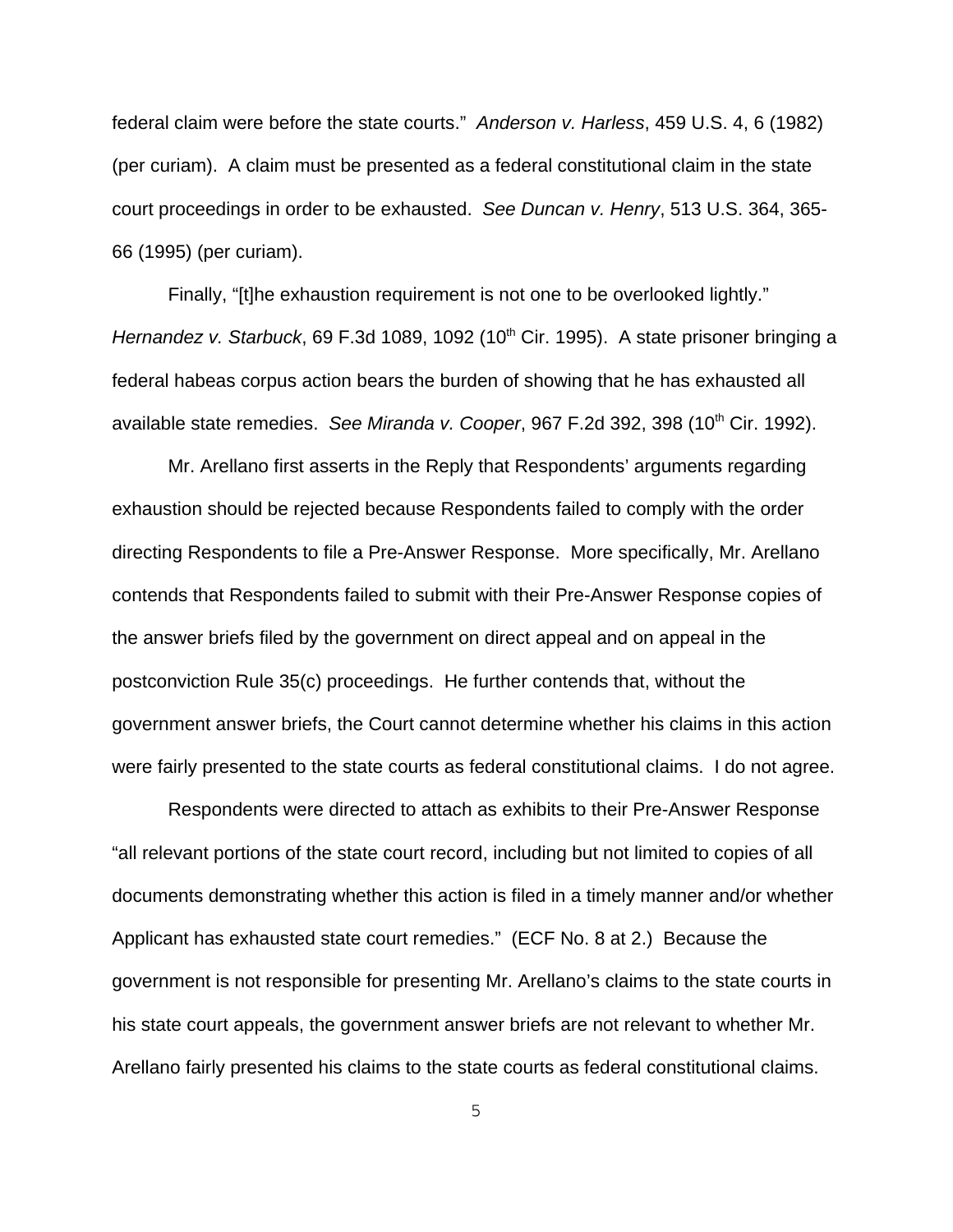Therefore, I cannot conclude that Respondents failed to comply with the order directing them to file a Pre-Answer Response and I will proceed to consider Respondents' specific exhaustion arguments with respect to Mr. Arellano's claims.

## Claim One

Mr. Arellano first claims that his Sixth Amendment right to a fair trial before an impartial jury was violated because the trial court denied a challenge for cause to a seventy-nine-year-old juror. In support of this claim he alleges the challenged juror stated during voir dire that he could not be fair because he had been burglarized previously and would be sympathetic to the elderly victims.

Respondents argue that Mr. Arellano failed to exhaust state remedies for claim 1 because, although he raised a similar state law claim on direct appeal, he did not raise the claim as a federal constitutional claim. Respondents concede that Mr. Arellano referenced the federal constitution in the introductory paragraphs of his arguments regarding this claim in the Colorado appellate courts by using the phrases "due process," "the right to a fair trial," and "the right to an impartial jury" (see ECF No. 14-5 at 12; ECF No. 14-7 at 4-5), but they maintain that Mr. Arellano did not exhaust a federal constitutional claim because he "never purported to apply the federal constitution" (ECF No. 14 at 11).

I find that Mr. Arellano fairly presented claim 1 to the Colorado appellate courts as a federal constitutional claim. "A litigant wishing to raise a federal issue can easily indicate the federal law basis for his claim in a state-court petition or brief, for example, by citing in conjunction with the claim the federal source of law on which he relies or a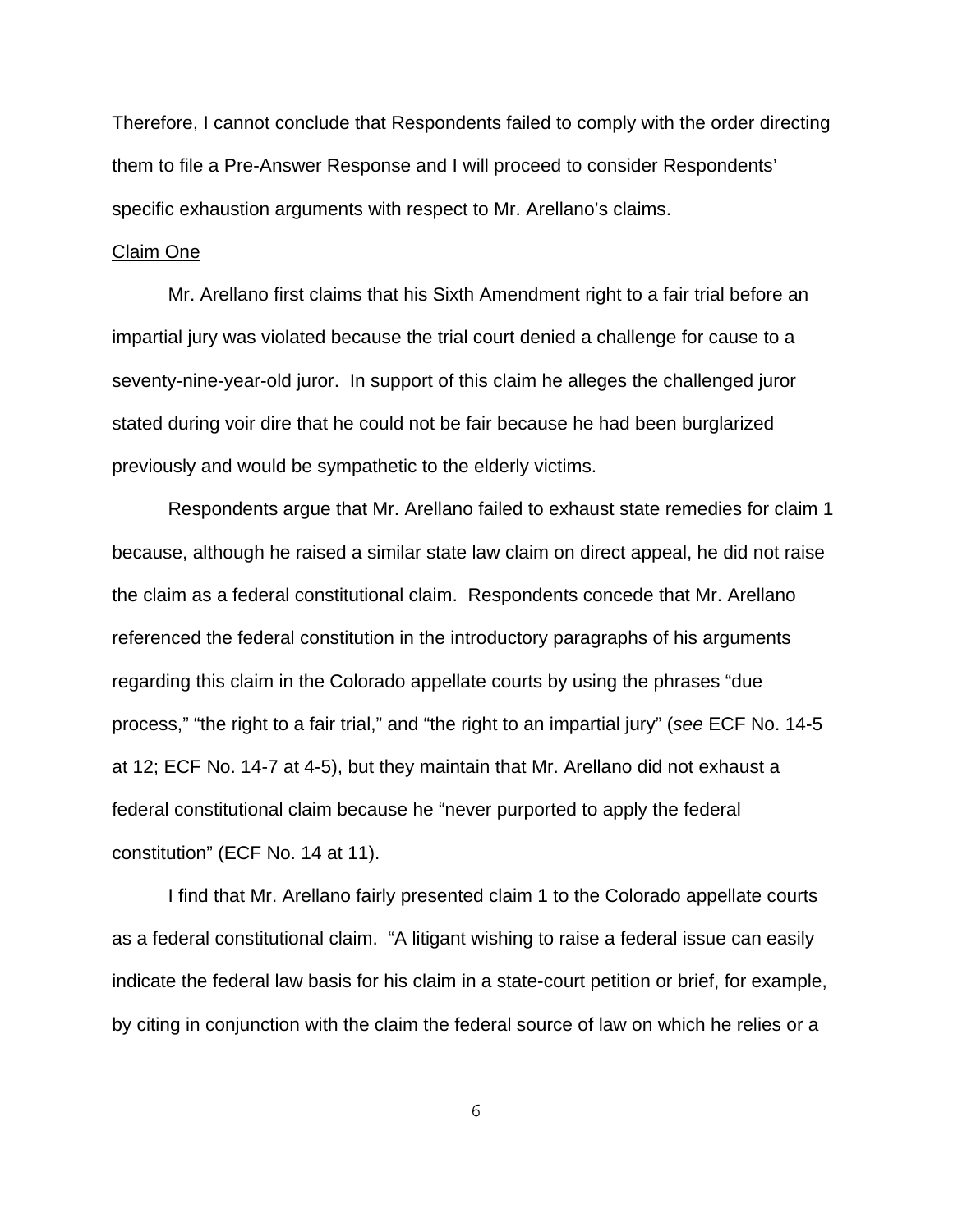case deciding such a claim on federal grounds, or by simply labeling the claim 'federal.'" Baldwin v. Reese, 541 U.S. 27, 32 (2004).

In addition to making references to the federal constitution as Respondents concede, Mr. Arellano's arguments before the state courts also included citations to Colorado Supreme Court cases that rely on federal constitutional law. (See ECF No. 14-5 at 12; ECF No. 14-7 at 4-5.) One of the Colorado Supreme Court cases cited by Mr. Arellano was Morrison v. People, 19 P.3d 668 (Colo. 2000). In Morrison, the Colorado Supreme Court decided an impartial jury claim on federal grounds, stating that "[t]he due process clauses of the United States and Colorado constitutions guarantee every criminal defendant the right to a fair trial" and "[a]n impartial jury is a fundamental element of the constitutional right to a fair trial." Morrison, 19 P.3d at 672. Another Colorado Supreme Court case cited by Mr. Arellano was People v. Macrander, 828 P.2d 234 (Colo. 1992). In Macrander, the Colorado Supreme Court cited In re Murchison, 349 U.S. 133, 136 (1955), for the proposition that "[a] fair trial in a fair tribunal is a basic requirement of due process" under the federal constitution. Macrander, 828 P.2d at 238.

Respondents are correct that Mr. Arellano's substantive argument in his state court briefs focused more precisely on whether the trial court abused its discretion in denying the challenge for cause and not the constitutional requirement of an impartial jury. However, because Mr. Arellano referenced specific provisions of the federal constitution and cited state cases relying on the federal constitution, I conclude that the constitutional question fairly was presented. Therefore, I find that claim 1 in the application is exhausted.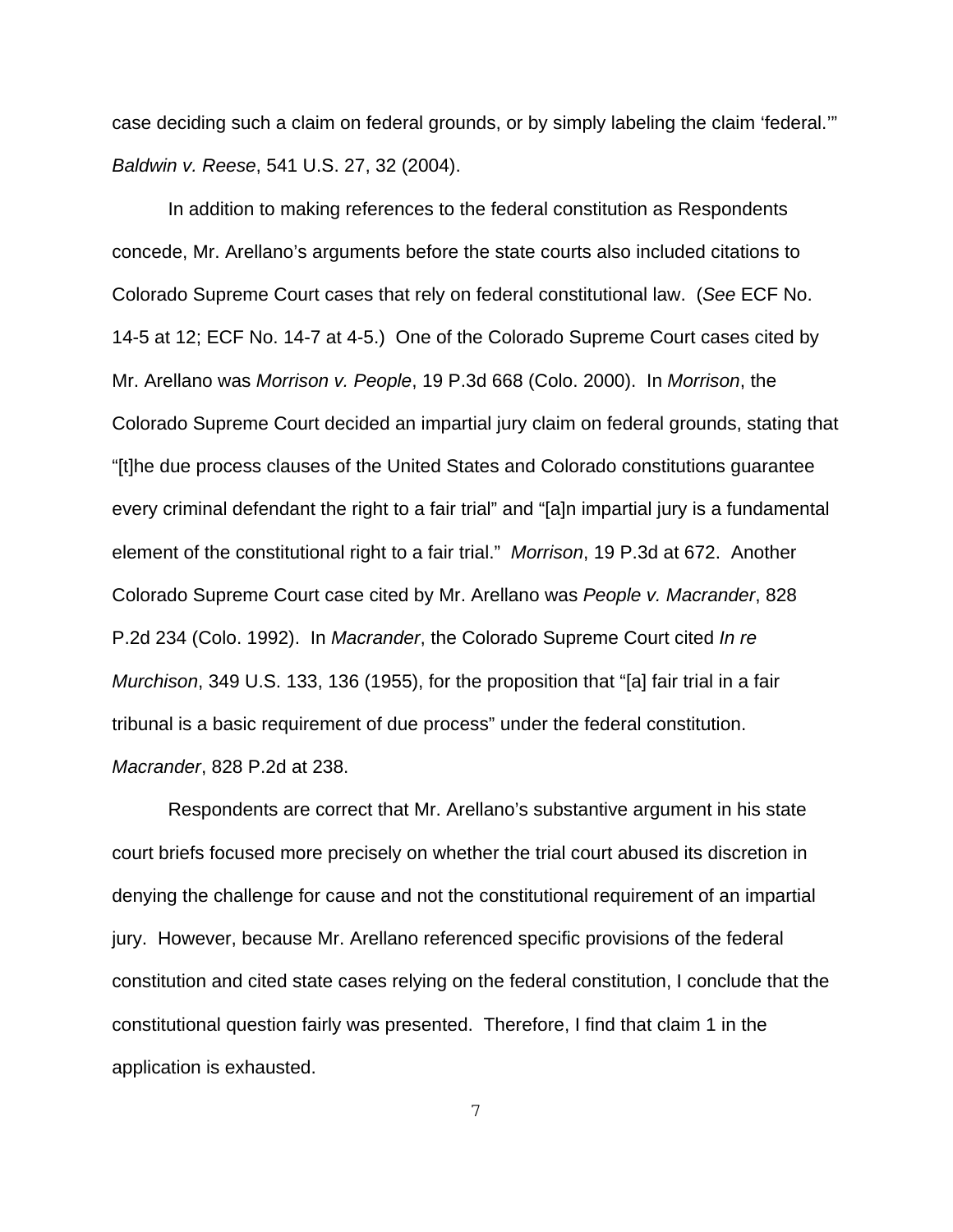#### Claim Two

Mr. Arellano's second claim is that his Fourteenth Amendment right to a fair trial was violated because the trial court admitted prejudicial evidence of an uncharged burglary and theft. He alleges in support of claim 2 that, although the trial court dismissed one of the counts of burglary with which he originally was charged, the trial court erroneously allowed evidence of that count to be presented to the jury for the purposes of establishing a common plan, scheme, or design.

Respondents argue that claim 2 is not exhausted because it was presented to the Colorado appellate courts on direct appeal only as a violation of the Colorado Rules of Evidence and not as a federal constitutional claim. Mr. Arellano concedes in his reply to the Pre-Answer Response that "counsel on direct appeal didn't mention any constitutional right" in the opening brief on direct appeal to the Colorado Court of Appeals in connection with his claim regarding admission of evidence of the uncharged burglary and theft. (See ECF No. 17 at 5.)

Although not addressed by Mr. Arellano, Respondents accurately note that Mr. Arellano's argument with respect to admission of evidence of the uncharged burglary and theft in his petition for writ of certiorari to the Colorado Supreme Court on direct appeal concluded with the following sentence: "The Court's analysis on this issue is strained and contrary to traditional notions of due process and the right to a fair trial. U.S. Const. amends. V, VI, XIV; Colo. Const. Art. II, secs. 16, 25." (ECF No. 14-7 at 8- 9.) Despite this reference to the federal constitution, I agree with Respondents that claim 2 in the application was not fairly presented to the state appellate courts and is not exhausted because, as Mr. Arellano concedes, his opening briefing to the Colorado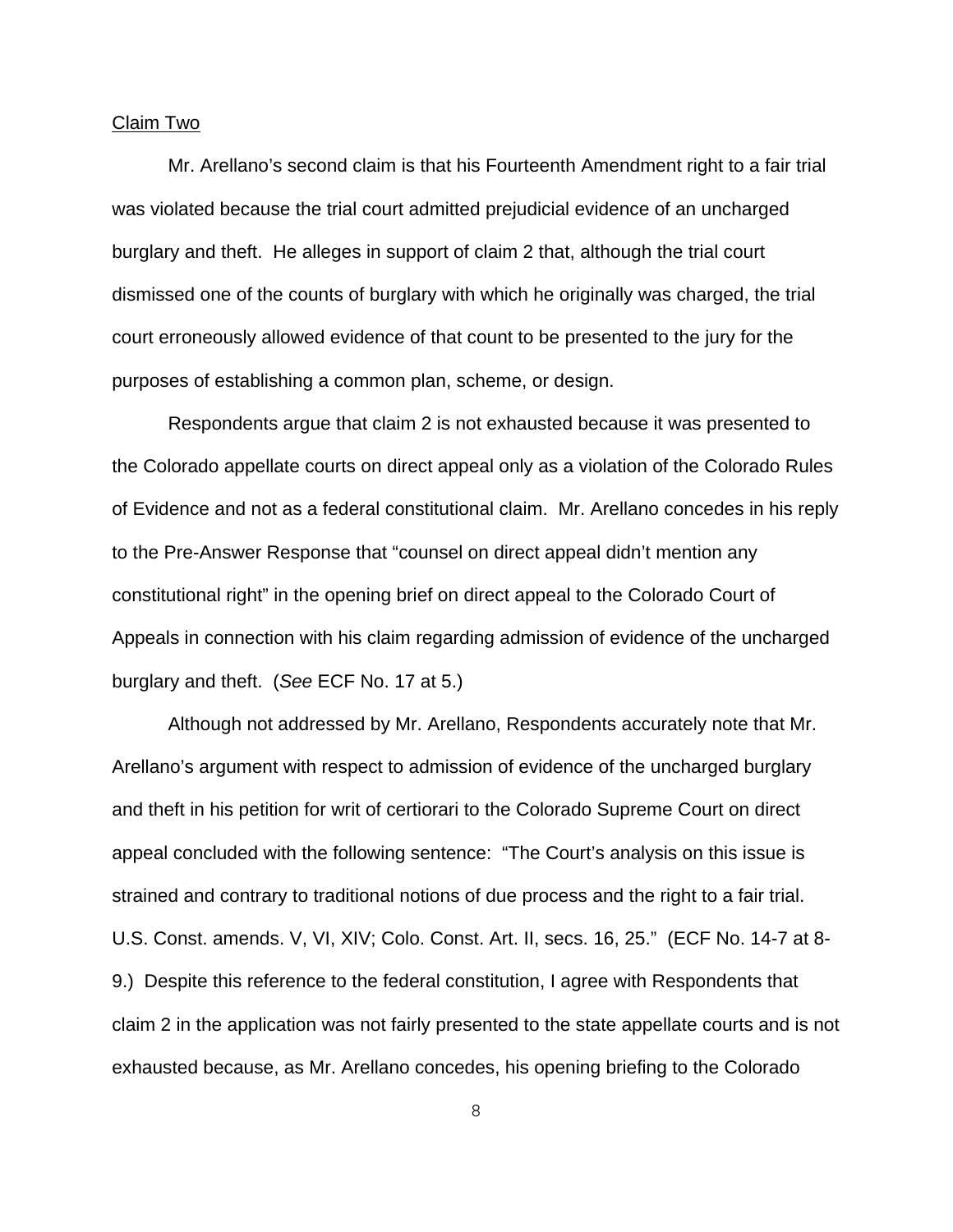Court of Appeals did not include any citations or references to federal constitutional law. The fact that Mr. Arellano included a reference to the federal constitution with respect to this claim for the first time in his petition for writ of certiorari to the Colorado Supreme Court does not satisfy the fair presentation requirement.

Mr. Arellano also argues that claim 2 should not be dismissed despite his failure to exhaust the claim because he can demonstrate cause and prejudice for his state court procedural default. I will address the cause and prejudice argument below.

#### Claim Three

Respondents concede that Mr. Arellano has exhausted state court remedies for both parts of claim 3.

#### Claim Four

Mr. Arellano's fourth claim is an ineffective assistance of counsel claim pertinent to both trial counsel and counsel on direct appeal and includes the six sub-parts listed above. Respondents do not dispute that Mr. Arellano raised all six sub-parts of claim 4 in his postconviction Rule 35(c) motion. However, Respondents maintain that Mr. Arellano raised on appeal in the state court postconviction proceedings only claims 4(e) and 4(f), which relate to trial counsel's failure to seek replacement of an allegedly biased juror who overheard a comment that Mr. Arellano previously had served time and direct appeal counsel's failure to raise as an issue the trial court's failure to sua sponte declare a mistrial when a potential juror exposed other jurors to the fact that Mr. Arellano previously had served time. Respondents concede that claims 4(e) and 4(f) are exhausted.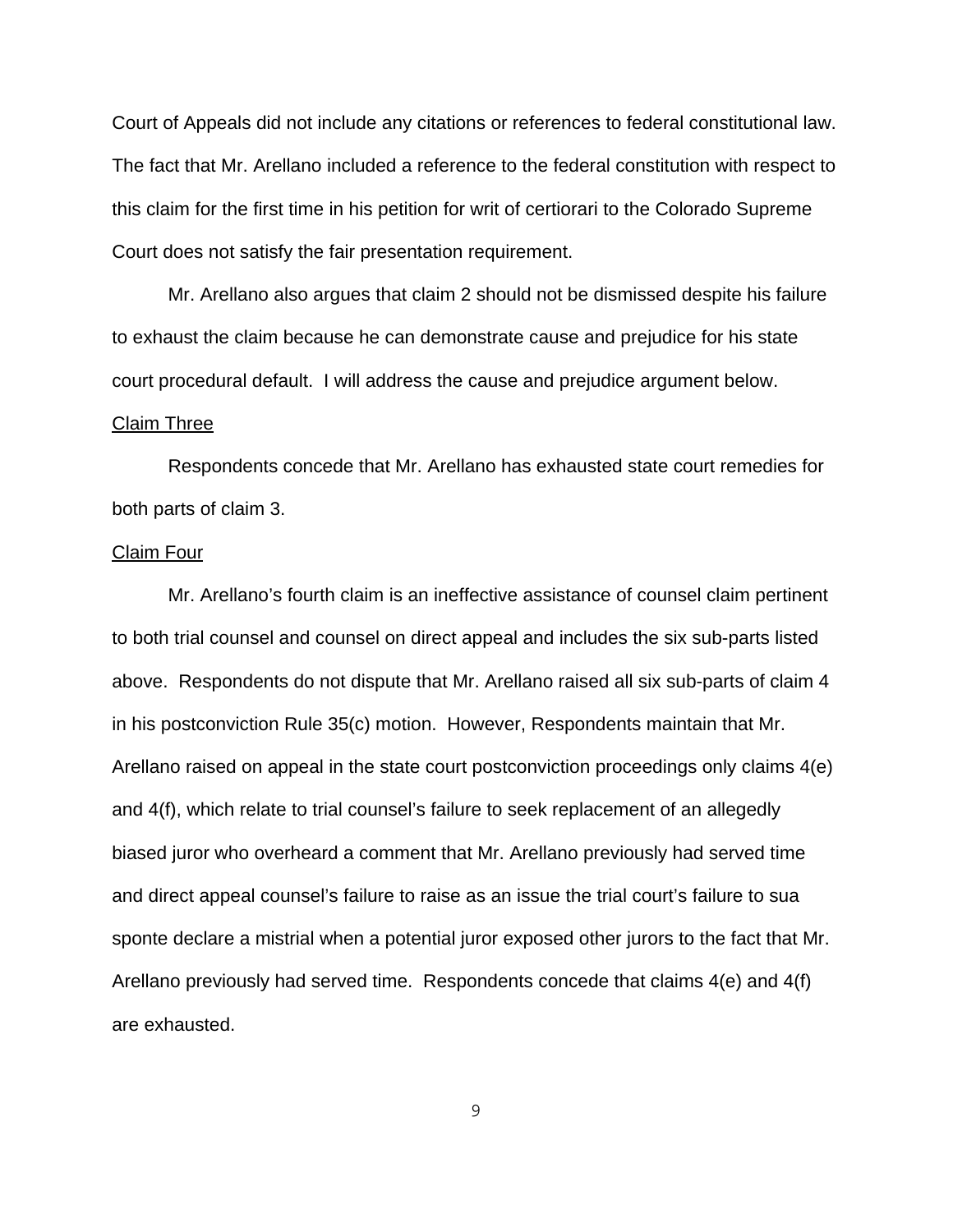Mr. Arellano apparently concedes that the remaining ineffective assistance of counsel claims are not exhausted because he asserts in the Reply that "the other ineffective assistance of counsel claims raised in Mr. Arellano's initial postconviction application . . . were either not litigated at the trial level or were not appealed." (ECF No. 17 at 6.) However, he argues in the Reply that the unexhausted ineffective assistance of counsel claims should not be dismissed as procedurally barred because he can demonstrate cause for his procedural default of those claims. Based on my review of Mr. Arellano's state court appellate briefs, I agree with Respondents that the only ineffective assistance of counsel claims Mr. Arellano fairly presented to the state appellate courts are claims 4(e) and 4(f). Therefore, I find that Mr. Arellano's other ineffective assistance of counsel claims, claims  $4(a)$  -  $4(d)$ , are not exhausted. I will address below Mr. Arellano's argument that he can demonstrate cause and prejudice for his procedural default of claims  $4(a) - 4(d)$ .

#### Claim Five

Mr. Arellano alleges in claim 5 that his right to due process was violated because the trial court considered expunged juvenile records at sentencing. Respondents contend that claim five is unexhausted because the claim has not been presented to any Colorado state appellate court. Mr. Arellano does not dispute this contention and my review of the state court appellate briefs confirms that claim 5 is not exhausted. Mr. Arellano does argue that claim 5 should not be dismissed as procedurally barred because he can demonstrate cause and prejudice for his procedural default. I will address that argument below.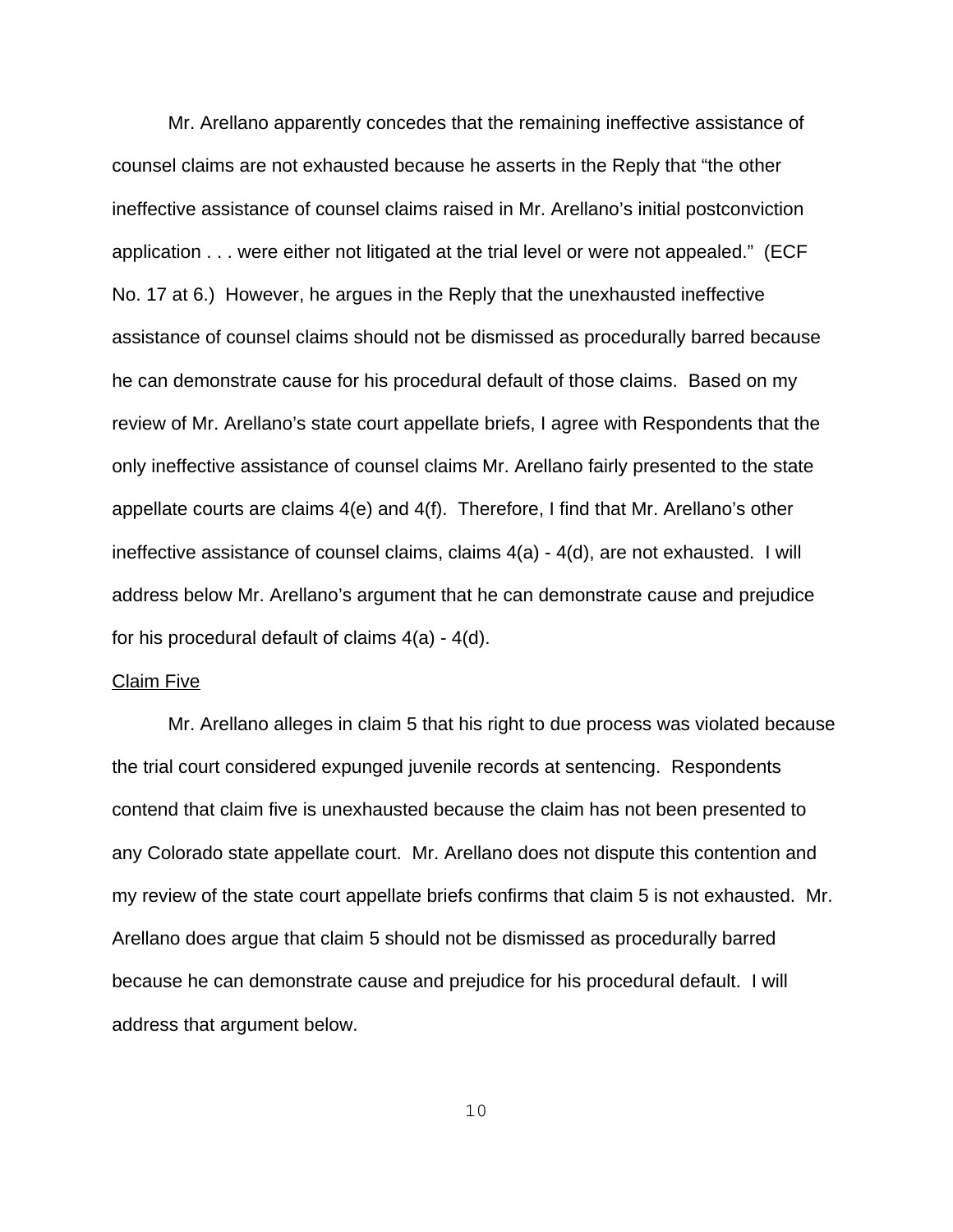## **IV. PROCEDURAL DEFAULT**

Although Mr. Arellano failed to exhaust state remedies for claims 2, 4(a) - 4(d), and 5, I may not dismiss those claims for failure to exhaust state remedies if Mr. Arellano no longer has an adequate and effective state remedy available to him. See Castille, 489 U.S. at 351. Respondents contend that Mr. Arellano no longer has an adequate and effective state remedy available to him, and that the unexhausted claims are procedurally defaulted, because Mr. Arellano is barred from raising the unexhausted claims in a new postconviction motion. More specifically, Respondents assert that Rule 35(c)(3)(VII) of the Colorado Rules of Criminal Procedure, which requires courts to deny any claim that could have been raised in a prior appeal or postconviction proceeding, prevents Mr. Arellano from returning to state court to pursue his unexhausted claims.

As a general rule, federal courts "do not review issues that have been defaulted in state court on an independent and adequate state procedural ground, unless the default is excused through a showing of cause and actual prejudice or a fundamental miscarriage of justice." Jackson v. Shanks, 143 F.3d 1313, 1317 (10<sup>th</sup> Cir. 1998). "A state procedural ground is independent if it relies on state law, rather than federal law, as the basis for the decision." English v. Cody, 146 F.3d 1257, 1259 (10<sup>th</sup> Cir. 1998). A state procedural ground is adequate if it is "applied evenhandedly in the vast majority of cases." Id.

Application of this procedural default rule in the habeas corpus context is based on comity and federalism concerns. See Coleman v. Thompson, 501 U.S. 722, 730 (1991). Mr. Arellano's pro se status does not exempt him from the requirement of demonstrating either cause and prejudice or a fundamental miscarriage of justice. See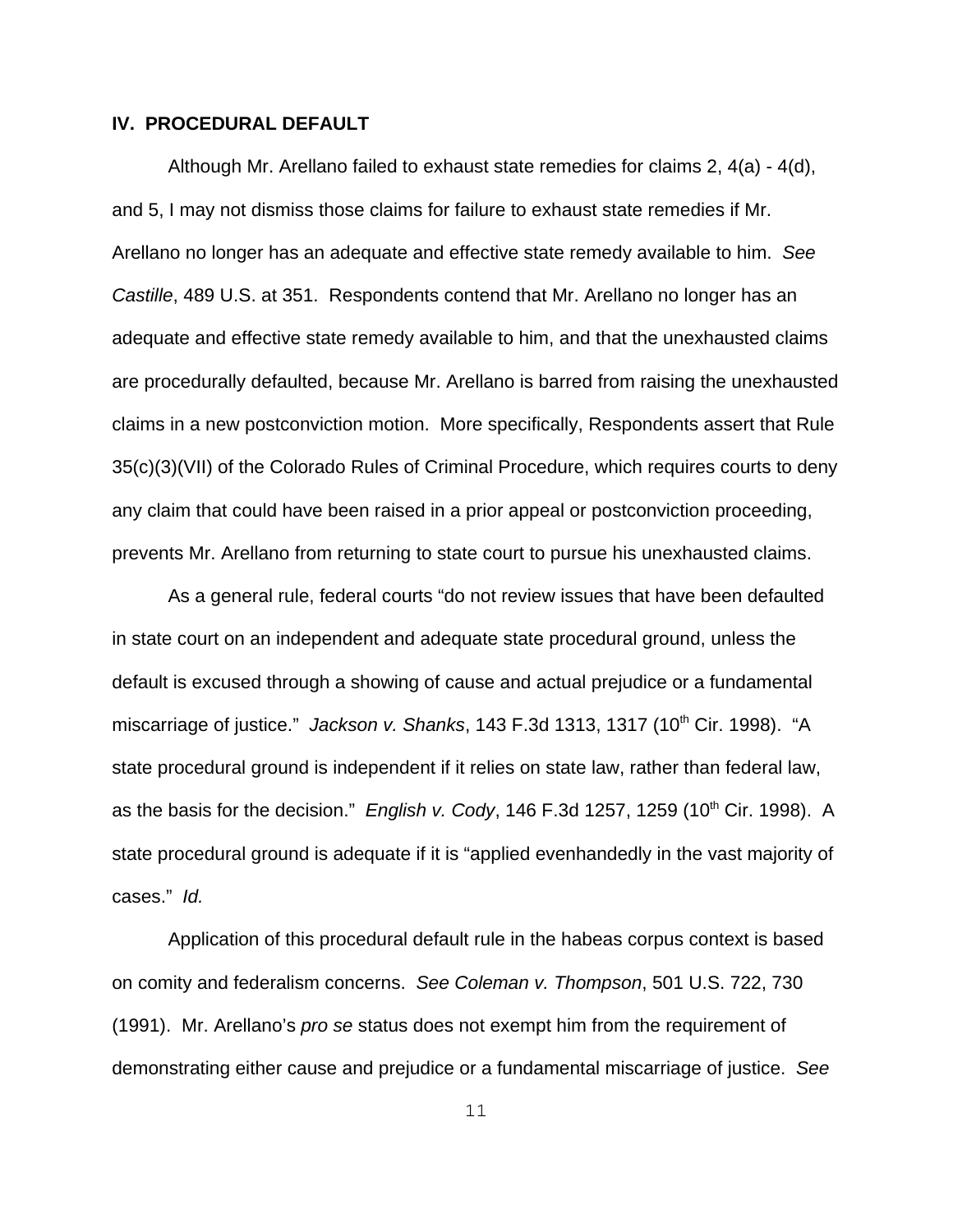Lepiscopo v. Tansy, 38 F.3d 1128, 1130 (10<sup>th</sup> Cir. 1994). Furthermore, although Mr. Arellano's unexhausted claims have not actually been raised and rejected by the state appellate courts, the claims still are subject to an anticipatory procedural default if it is clear that the claims would be rejected because of an independent and adequate state procedural rule. See Coleman, 501 U.S. at 735 n.1.

I find that Rule 35(c)(3)(VII) of the Colorado Rules of Criminal Procedure is independent because it relies on state rather than federal law. I also find that this procedural rule is adequate because it is applied evenhandedly by Colorado courts. See, e.g., People v. Vondra, 240 P.3d 493, 494 (Colo. App. 2010) (applying Crim P. Rule 35(c)(3)(VII) to reject claims that could have been raised in a prior postconviction motion). In addition, Mr. Arellano presents no argument that Rule 35(c)(3)(VII) of the Colorado Rules of Criminal Procedure is not independent and adequate. Therefore, claims 2, 4(a) - 4(d), and 5 are procedurally defaulted and cannot be considered unless Mr. Arellano demonstrates either cause and prejudice or a fundamental miscarriage of justice.

To demonstrate cause for his procedural default, Mr. Arellano must show that some objective factor external to the defense impeded his ability to comply with the state's procedural rule. See Murray v. Carrier, 477 U.S. 478, 488 (1986). "Objective factors that constitute cause include interference by officials that makes compliance with the State's procedural rule impracticable, and a showing that the factual or legal basis for a claim was not reasonably available to [applicant]." McCleskey v. Zant, 499 U.S. 467, 493-94 (1991) (internal quotation marks omitted). If Mr. Arellano can demonstrate cause, he also must show "actual prejudice as a result of the alleged violation of federal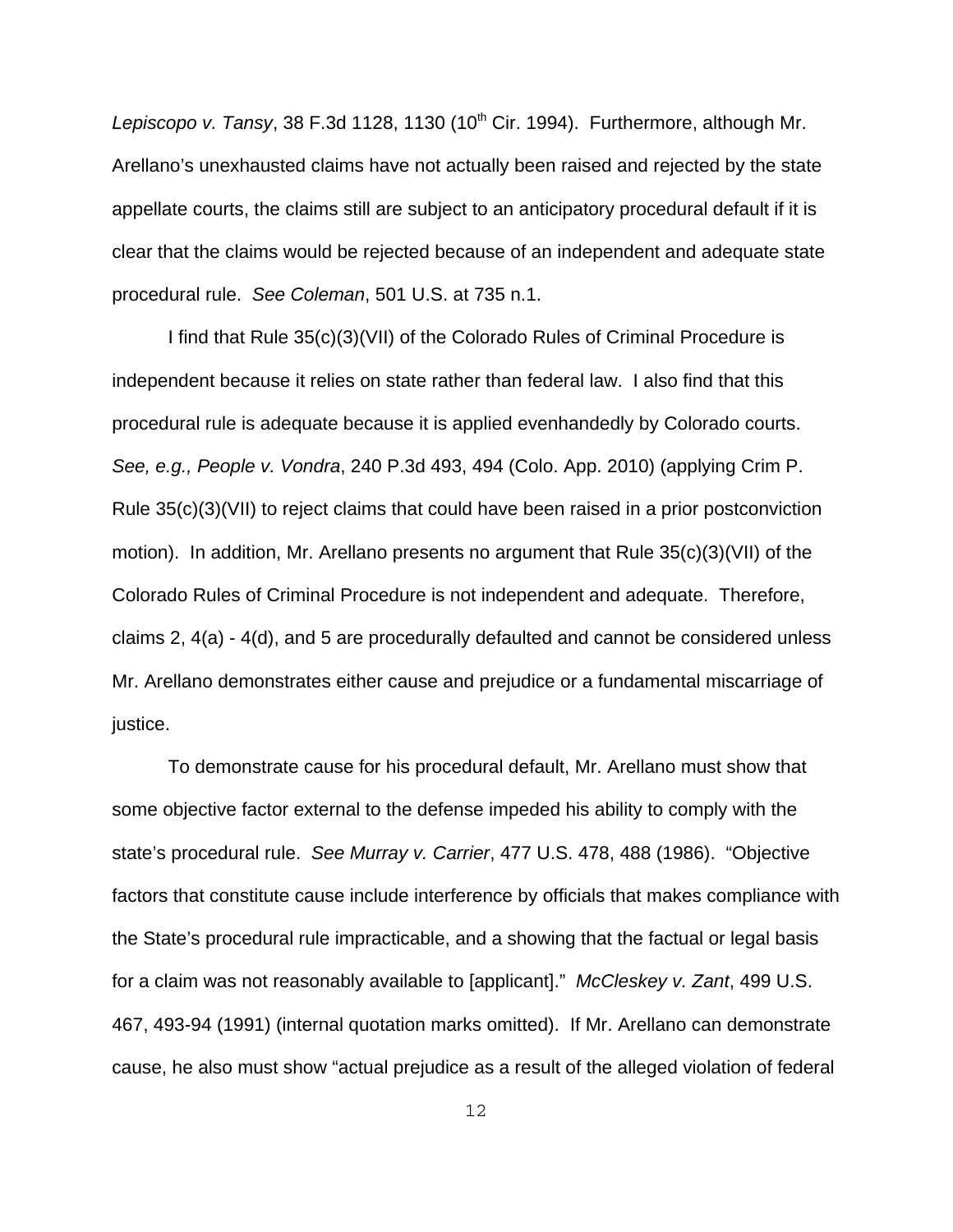law." Coleman, 501 U.S. at 750. A fundamental miscarriage of justice occurs when "a constitutional violation has probably resulted in the conviction of one who is actually innocent." Murray, 477 U.S. at 496.

With respect to claim 2, Mr. Arellano argues that he can demonstrate cause for his procedural default because counsel on direct appeal was ineffective by failing to raise that claim. He argues that he can demonstrate cause for his procedural default of claims 4(a) - 4(d) and 5 because counsel on appeal from the denial of his postconviction Rule 35(c) motion was ineffective by failing to raise those claims.

In certain instances, ineffective assistance of counsel can constitute cause to excuse a procedural default. See Edwards v. Carpenter, 529 U.S. 446, 451-52 (2000). However, to the extent Mr. Arellano seeks to establish cause based on the alleged ineffectiveness of direct appeal counsel, I note that a claim of ineffective assistance of counsel must be raised first as an independent constitutional claim in state court before it can be used to establish cause for a procedural default. See id. Mr. Arellano did not raise in the state court postconviction proceedings any claim that direct appeal counsel was ineffective by failing to raise a claim that Mr. Arellano's Fourteenth Amendment right to a fair trial was violated because the trial court admitted prejudicial evidence of an uncharged burglary and theft. As a result, Mr. Arellano cannot rely on direct appeal counsel's alleged ineffectiveness to demonstrate cause for his procedural default of claim  $2<sup>2</sup>$ 

 $^{2}$ Although apparently not argued by Mr. Arellano, the same reasoning applies to the extent he may contend that claim 5 was not raised on direct appeal because direct appeal counsel was ineffective.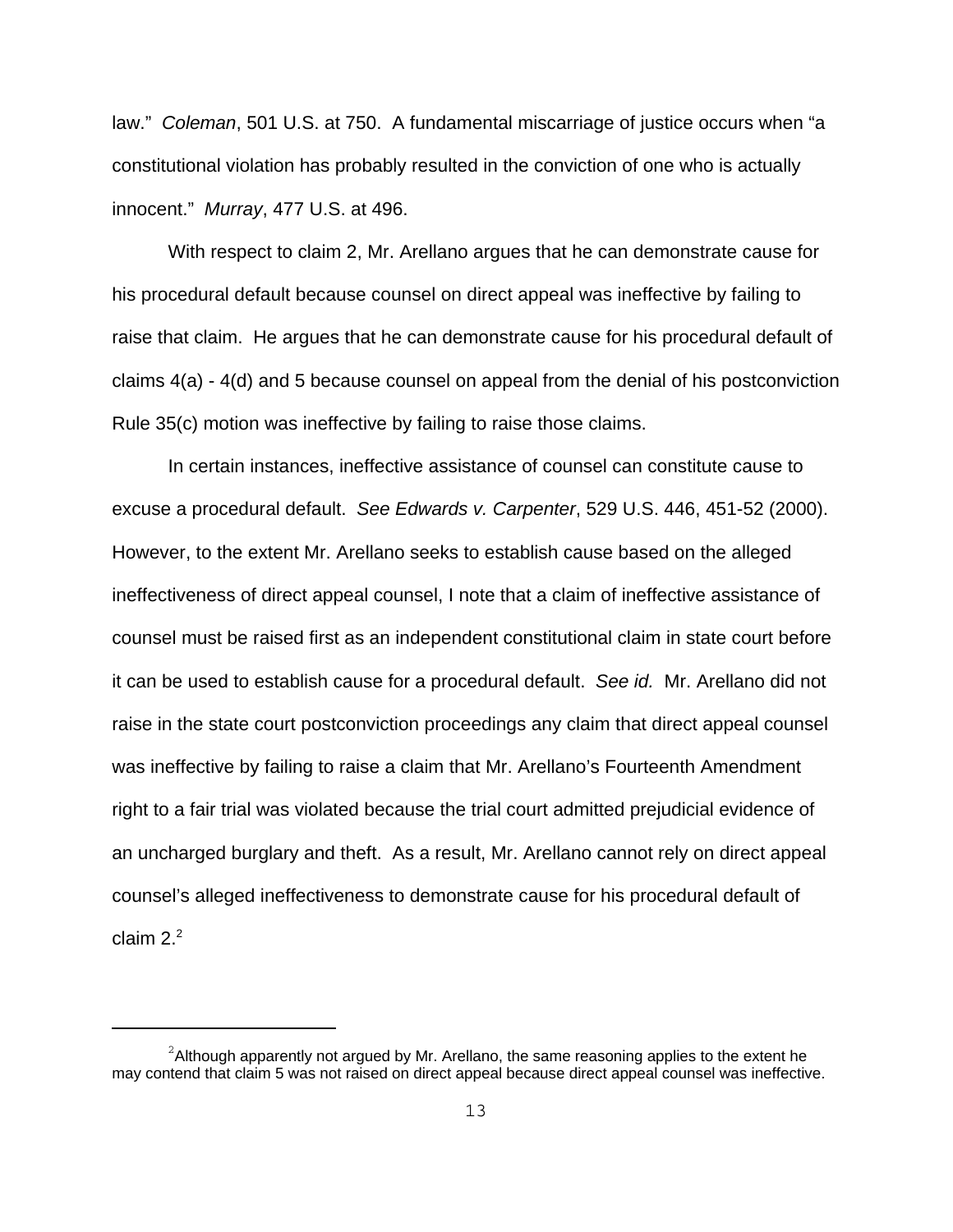With respect to postconviction appeal counsel's alleged failure to raise claims 4(a) - 4(d) and 5 on appeal from the denial of his Rule 35(c) motion, Mr. Arellano specifically relies on the Supreme Court's decision in *Martinez v. Ryan*, 132 S. Ct. 1309 (2012). In Martinez, the Supreme Court held the following:

> Where, under state law, claims of ineffective assistance of trial counsel must be raised in an initial-review collateral proceeding, a procedural default will not bar a federal habeas court from hearing a substantial claim of ineffective assistance at trial if, in the initial-review collateral proceeding, there was no counsel or counsel in that proceeding was ineffective.

Id. at 1320.

I do not agree that Martinez applies to Mr. Arellano's unexhausted claims in this action. With respect to claim 5, that claim is not an ineffective assistance of trial counsel claim to which Martinez arguably might apply. I also find that Martinez does not apply to Mr. Arellano's unexhausted claims 4(a) - 4(d) because Mr. Arellano argues only that postconviction appeal counsel failed to raise the ineffective assistance of trial counsel claims. Prior to Martinez, the Supreme Court held that an attorney's errors on appeal from an initial-review collateral proceeding do not qualify as cause for a procedural default, see Coleman, 501 U.S. at 757, and the Supreme Court in Martinez reaffirmed that holding in Coleman:

> The rule of *Coleman* governs in all but the limited circumstances recognized here. The holding in this case does not concern attorney errors in other kinds of proceedings, including appeals from initial-review collateral proceedings, second or successive collateral proceedings, and petitions for discretionary review in a State's appellate courts. It does not extend to attorney errors in any proceeding beyond the first occasion the State allows a prisoner to raise a claim of ineffective assistance at trial,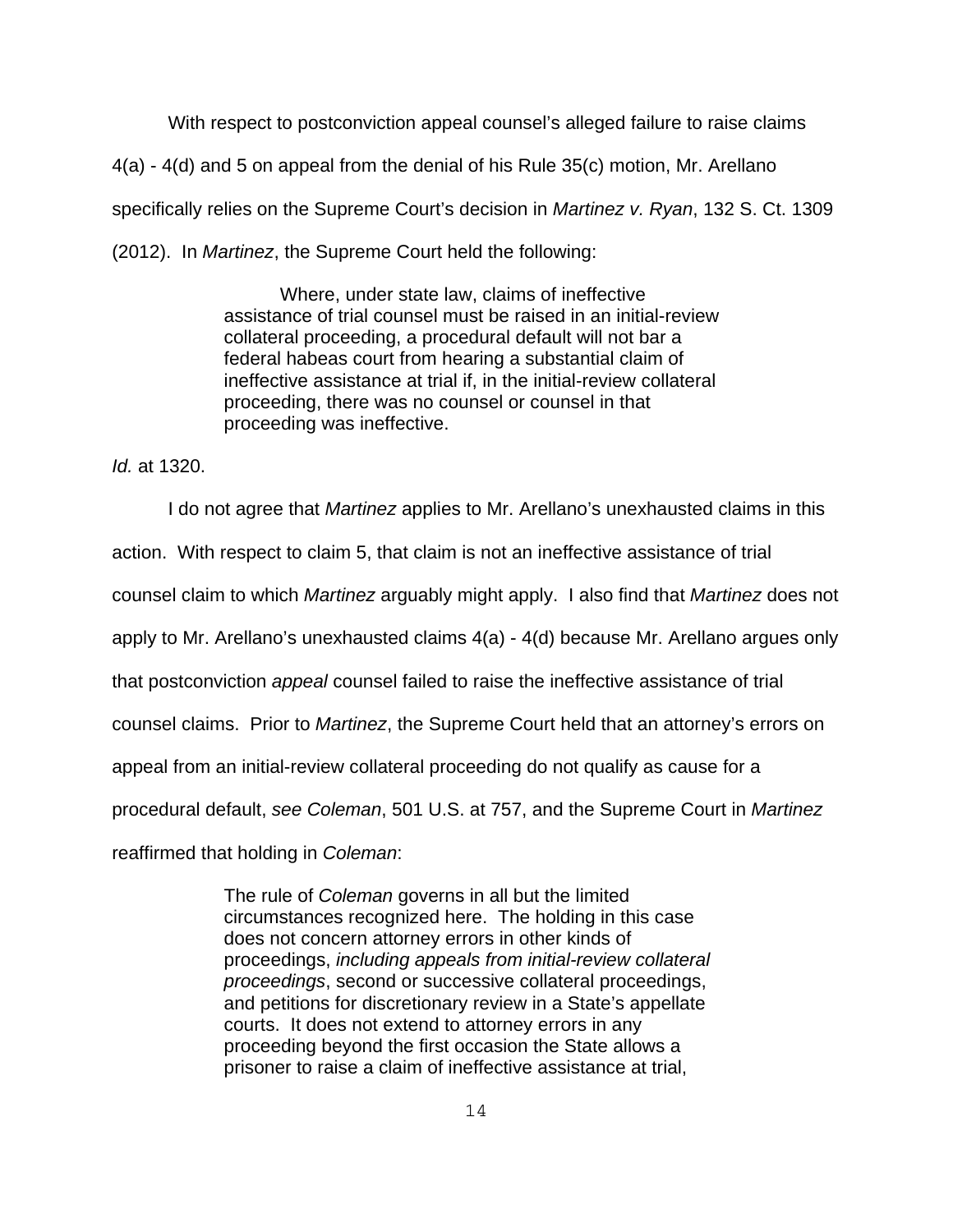even though that initial-review collateral proceeding may be deficient for other reasons.

Martinez, 132 S. Ct. at 1320 (emphasis added, citation omitted). Therefore, Mr. Arellano cannot demonstrate cause based on the alleged ineffectiveness of postconviction appeal counsel.

Mr. Arellano raises no other arguments that might demonstrate good cause for his procedural default or any resulting prejudice. He also fails to demonstrate or argue that a failure to consider his claims will result in a fundamental miscarriage of justice. Therefore, I find that claims 2, 4(a) - 4(d), and 5 are procedurally barred.

# **V. CONCLUSION**

In summary, Respondents do not argue that this action is untimely and I find that claims 2, 4(a) - 4(d), and 5 must be dismissed as unexhausted and procedurally barred. Accordingly, it is

ORDERED that claims 2, 4(a) - 4(d), and 5 are DISMISSED as unexhausted and procedurally barred. It is further

ORDERED that within thirty days Respondents are directed to file an answer in compliance with Rule 5 of the Rules Governing Section 2254 Cases that fully addresses the merits of the remaining claims. It is further

ORDERED that within thirty days of the filing of the answer Applicant may file a reply, if he desires.